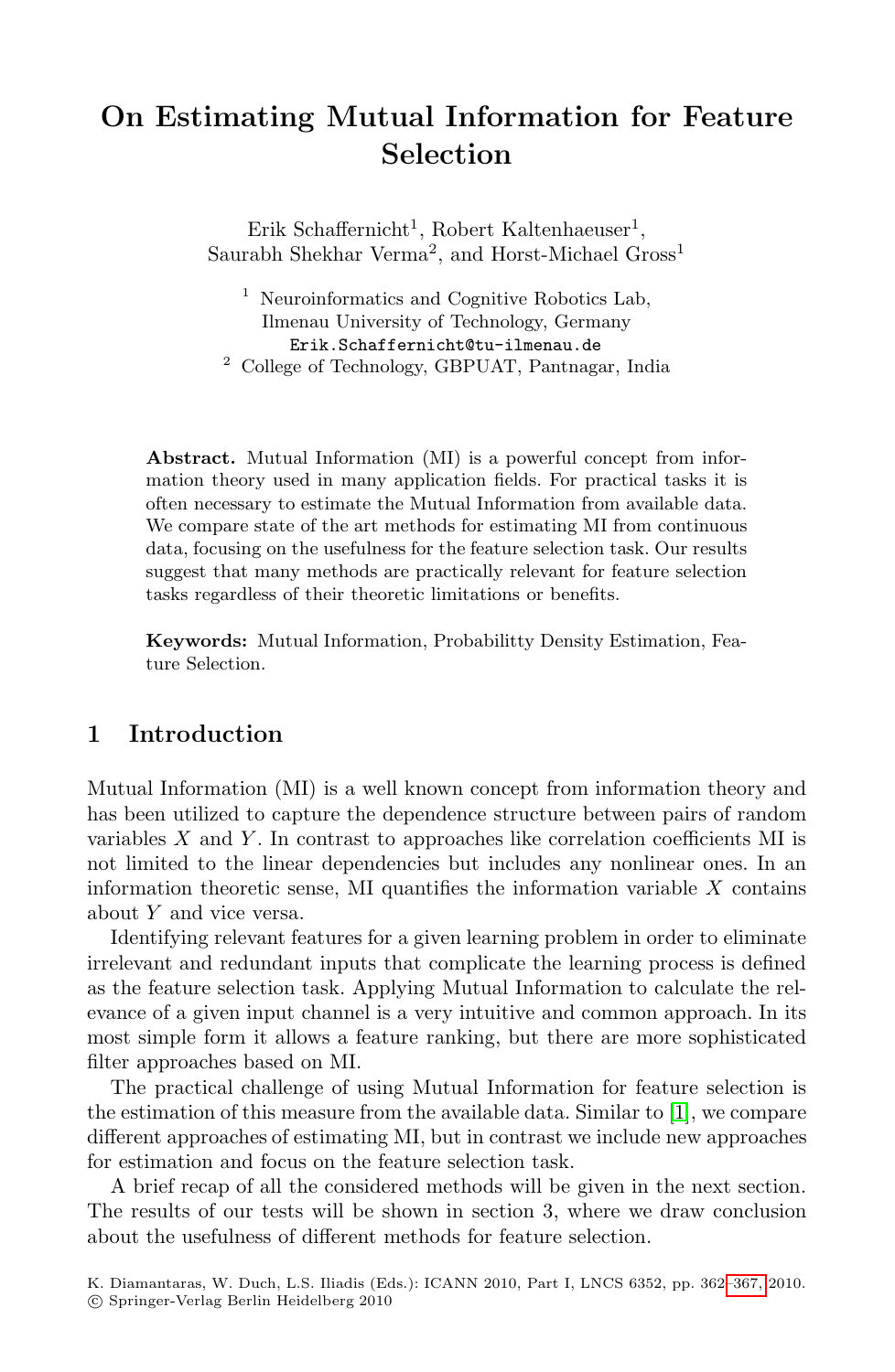# **2 Methods for Estimating Mutual Information**

The goal is to estimate the mutual information, which is given by

$$
I(X;Y) = \int \int p(x,y) \log_2 \frac{p(x,y)}{p(x)p(y)} dx dy
$$
 (1)

In this paper, we consider the histogram estimation with Scott's rule [2], Cellucci's adaptive partitioning of the XY plane [3], an approach using an ensemble of histograms, kernel density estimation (KDE) [4], least-squares mutual information (LSMI) [5] and k-nearest neighbor estimation (K-NN) [6].

This selection is far from complete, literature thrives with other methods, but it captures the intuitive methods (Histogram and KDE) as well as the current standard method (K-NN) and a very recent method that claims superiority to this (LSMI).

#### **2.1 Histogram Approach**

The standard histogram partitions the axes into distinct bins of width  $w_i$  and then counts the number  $n_i$  of observation falling into the bin i. In order to turn this count into a normalized probability density, we simply divide by the total number  $N$  of observations and by the width  $w$  of the bins to obtain probability values

$$
p_i = \frac{n_i}{N w_i} \tag{2}
$$

for which  $\int p(x)dx = 1$ . This gives a model for the density  $p(x)$  that is constant over the width of each bin.

The mutual information between X and Y given by eqn.1 changes to eqn.3

$$
I(X;Y) = \sum_{i} \sum_{j} P_{ij} \log_2 \left(\frac{P_{ij}}{P_i P_j}\right) \tag{3}
$$

where  $P_i = p_i \cdot w$  is the probability of bin i in the marginal space and  $P_{ij} =$  $p_{ij} \cdot w^2$  is the probability of bin ij in the joint space. We use Scott's rule [2] to approximate the value of the bin width.

## **2.2 Ensemble of Histograms**

Histograms, especially histograms with a constant bin width, are highly dependent on the choice of the width of the bins. Histograms with different bin widths applied to the same dataset can provide very different results of Mutual Information due to estimation errors.

One possibility to handle this problem is using an ensemble of many histograms, all using different bin widths. We use Scott's rule and the parameter  $\lambda$ to determine the size of the ensemble  $n$  and the width of the bins or the number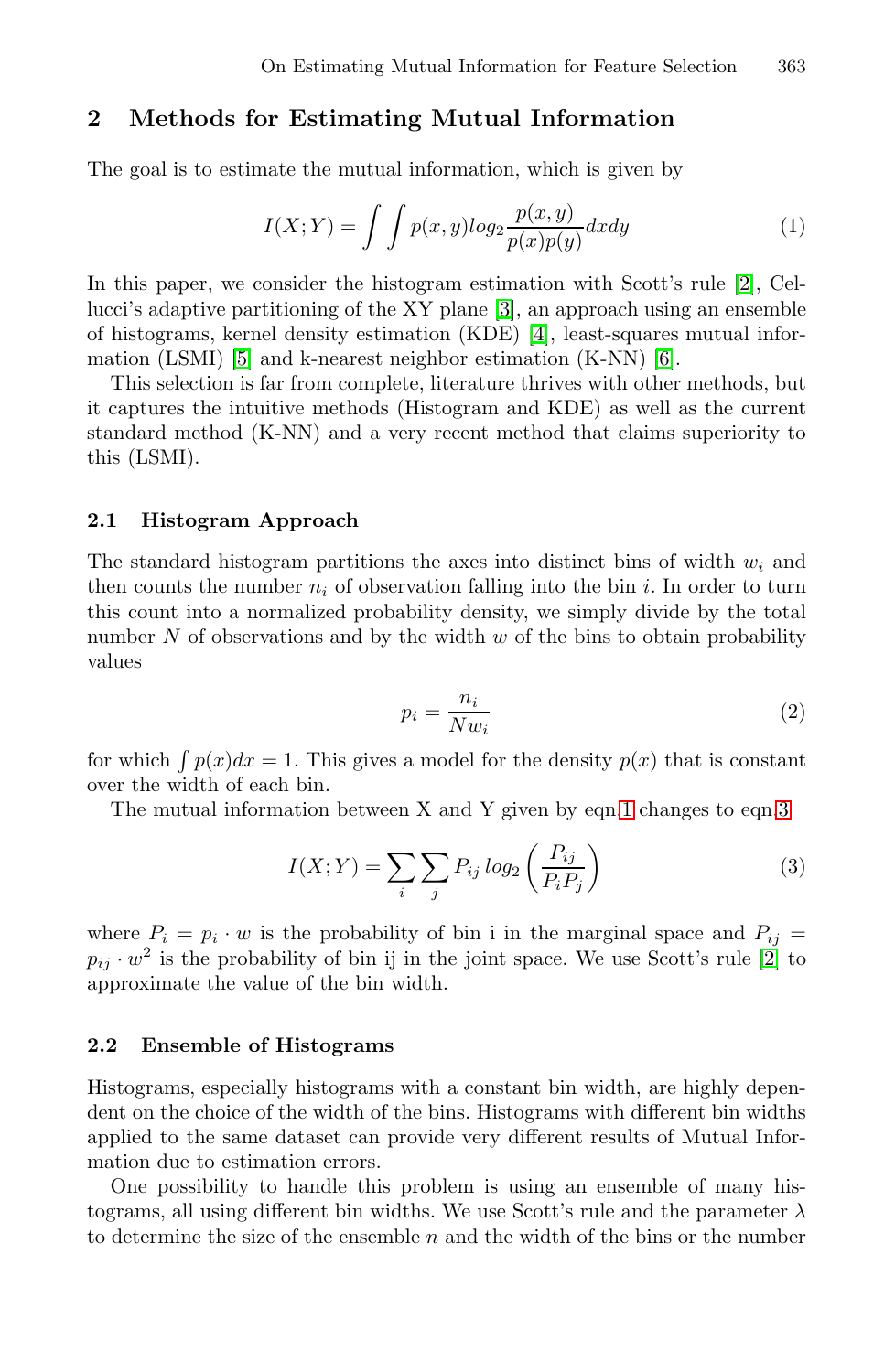364 E. Schaffernicht et al.

of bins, respectively. Let  $k_{Scott}$  be the number of bins calculated by Scott's rule. All integer values in the interval  $[[k_{Scott}/\lambda]$ ,  $[k_{Scott} \cdot \lambda]]$  provide the number of bins for one instance.

After creating the histograms and estimating the values for the mutual information for each different bin width  $I_i(X; Y)$  as shown in the previous section (Eqn. 3), the final Mutual Information can be calculated by using the arithmetic average over the estimated mutual information values.

#### **2.3 Adaptive Partitioning of the XY Plane**

Instead of using a constant bin width, it is possible to define variable sized bins based on the data. One of these methods is Cellucci's adaptive partitioning of the XY plane [3]. The plane is partitioned by dividing each axis into multiple equiprobable segments. Additionally it should satisfy the Cochran criterion on the expectancies  $E(n_{ij})$  of the bins, which requires  $E(n_{ij}) \geq 1$  for all elements of the partition and  $E(n_{ij}) \geq 5$  for at least 80% of the bins.

To obtain this, each axis is partitioned that  $P_x(i)=1/k$  and  $P_y(j)=1/k$ , where  $P_x(i)$  is the probability of segment i of the x-axis and k denotes the number of bins in the marginal space and should be equal for each axis.

The bins in the marginal space are chosen such that each one has an occupancy of  $N/k$  points. Eqn. 3 is used to compute the values.

#### **2.4 Kernel Density Estimation (KDE)**

With kernel density estimation, the probability density function of  $X$  can be estimated by the superposition of a set of kernel functions  $k(u)$ , centered on the data points:

$$
p(x) = \frac{1}{Nh^d} \sum k\left(\frac{x - x_n}{h}\right) \tag{4}
$$

In general, the kernel function satisfies  $k(u) \geq 0$  and  $\int k(u)du = 1$ . Using Gaussian kernel funtions, the probability density functions are given as

$$
p(x,y) = \frac{1}{N} \sum \frac{1}{2\pi h^2} exp\left(-\frac{(x-x_n)^2 + (y-y_n)^2}{2h^2}\right).
$$
 (5)

### **2.5 Least-Squares Mutual Information (LSMI)**

The least-squares Mutual Information [5] uses a concept named density ratio estimation. Instead of approximating the probability density functions  $p(x)$ ,  $p(y)$ and  $p(x, y)$  separately, the density ratio function

$$
\omega(x,y) = \frac{p(x,y)}{p(x)p(y)}\tag{6}
$$

is estimated here in a single shot. The advantage of doing this is to avoid the division by estimated densities, which tend to magnify the estimation error.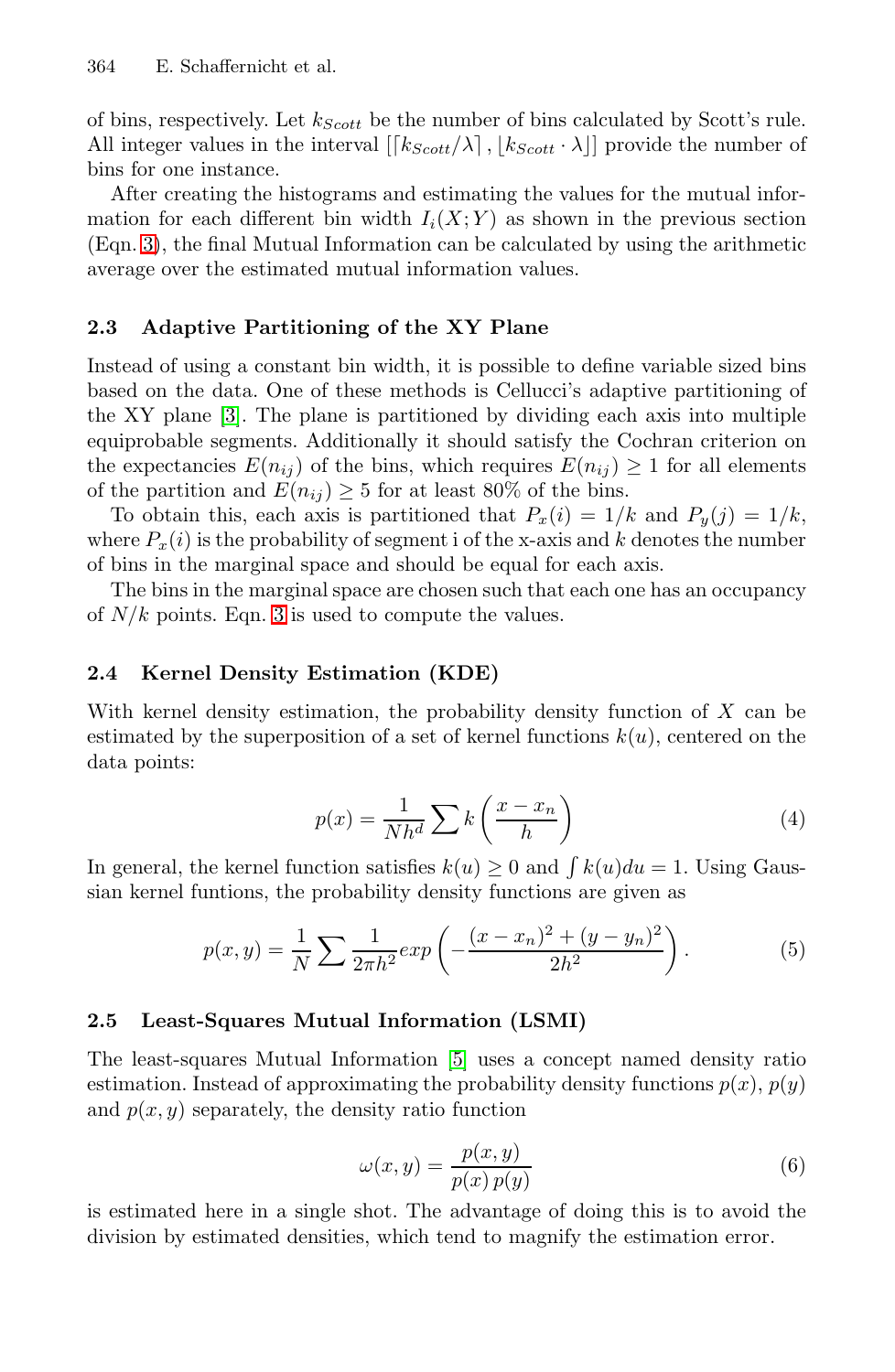Therefore, the approximated density ratio function  $\hat{\omega}_{\alpha}(x, y)$  is modeled by a linear model  $\hat{\omega}_{\alpha}(x, y) := \alpha^T \varphi(x, y)$  where  $\alpha = (\alpha_1, ..., \alpha_b)^T$  is a vector of parameters to be learned from samples,  $\varphi(x, y)=(\varphi_1(x, y), ..., \varphi_b(x, y))^T$  denotes a vector of basis functions, such that  $\varphi(x, y) \geq 0$  for all  $(x, y) \in D_x \times D_y$ . To determine  $\alpha$  the squared error  $J_0$  is minimized

$$
J_0(\alpha) = \frac{1}{2} \int\limits_x \int\limits_y (\hat{\omega}_\alpha(x, y) - \omega(x, y))^2 p(x) p(y) dx dy.
$$
 (7)

#### **2.6 K-Nearest Neighbor Approach(K-NN)**

The K-NN approach uses a fixed number  $k$  of nearest neighbors to estimate the MI. For each point in the dataset, the minimum volume  $V$  that encompasses K points is determined. By counting the number of points inside this volume in the marginal spaces the Mutual Information can be estimated.

The Mutual Information is estimated as

$$
I(X;Y) = \psi(k) - \frac{1}{k} - \frac{1}{N} \sum_{i=1}^{N} [\psi(n_x(i)) + \psi(n_y(i))] + \psi(N)
$$
 (8)

where  $\psi(x)$  is the digamma function and  $n_x$  denotes the neighbours in one dimension.

It can be expanded easily to m variables approximating the Joint Mutual Information (JMI):

$$
I(X_1; ...; X_m) = \psi(k) - \frac{m-1}{k} - \frac{1}{N} \sum_{i=1}^N [\psi(n_{x_1}(i)) + ... + \psi(n_{x_m}(i))] + (m-1)\psi(N)
$$
\n(9)

## **3 Experiments**

Our first batch of experiments resembles those presented in [1]. All approaches had to approximate the MI between two variables where the real Mutual Information was known due to the design of experiments. This includes linear, quadratic and trigonometric dependencies with different levels of noise and a changing number of available samples. For details, refer to [1]. The results are in line with those presented by Khan. The most precise and most consistent results were achieved by the K-NN, which proved to be the standard everyone has to compare to, and the KDE approach. The adaptive histogram approach turned out to be very inconsistent in case of sparse data, while LMSI showed a tendency for strong deviations of the MI for different data sets. The ensemble of histograms evinced small benefits compared to the basic histogram in high noise scenarios.

For the second batch of experiments, we focused on the feature selection tasks. For feature extraction the exact value of the Mutual Information is secondary,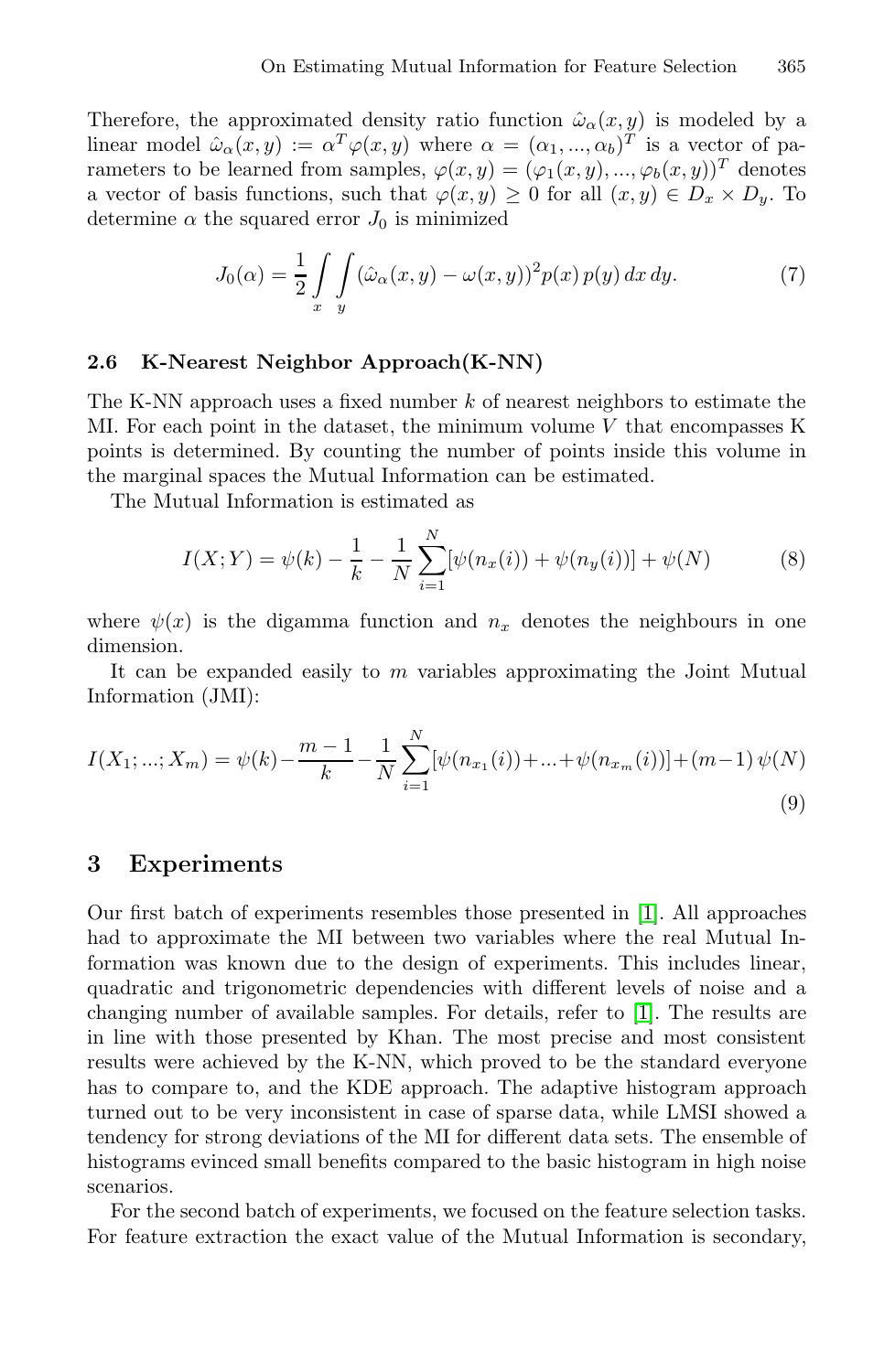#### 366 E. Schaffernicht et al.

**Table 1.** Results on the UCI data sets. Given is the balanced error rate, bold entries mark the best results.

| Method      | Ionosphere | German Credit | Breast Cancer | Parkinsons | Hearts |
|-------------|------------|---------------|---------------|------------|--------|
| Histogram   | 0.0994     | 0.3791        | 0.0463        | 0.1601     | 0.3679 |
| Ensemble    | 0.1193     | 0.3791        | 0.0463        | 0.1601     | 0.3752 |
| Adapt. Hist | 0.1009     | 0.3596        | 0.0639        | 0.0921     | 0.4554 |
| <b>KDE</b>  | 0.1193     | 0.3693        | 0.0463        | 0.1576     | 0.3752 |
| <b>LSMI</b> | 0.0817     | 0.3693        | 0.0548        | 0.1356     | 0.3621 |
| <b>KNN</b>  | 0.1126     | 0.3956        | 0.0632        | 0.0647     | 0.4068 |
| KNN JMI     | 0.1432     | 0.3866        | 0.0775        | 0.1632     | 0.3512 |

more important is the correct ranking of the features, where systematic estimation errors will cancel out each other.

For the actual feature selection two different algorithms were used. The first is MIFS - Mutual Information for Feature Selection [7], which is a simple approximation of the JMI. At each step of the algorithm, the feature is selected, which possesses the highest MIFS value:

$$
MIFS = I(X_i;Y) - \beta \sum_{s \in S} I(X_i;s)
$$
\n<sup>(10)</sup>

where S denotes the set of already selected features,  $X_i$  is the feature for which the MIFS value is calculated and Y are the labels. Furthermore,  $\beta$  is a free parameter stating the influence of the already selected features on the remaining candidate features.  $\beta$  was heuristically determined to keep the MIFS value positive for the first eight features. This method was combined with all approaches to consider multi-dimensional influences presented in Sec. 2.

The second algorithm uses a forward selection strategy based on the Joint Mutual Information (JMI) [8]. In each step the feature that possesses the maximum JMI between the candidate feature, the already selected features and the labels is chosen. The computation of the JMI was done using the K-NN approach.

The feature selection test were performed on five different datasets from the UCI Machine Learning repository [9]. We used the algorithms to extract the eight best features from the data sets and tested them by using a nearest neighbor classifier and the leave one out strategy to compute the balanced error rate. The resulting error rates are shown in Tab. 1. Equal error rates for different methods are the result of selecting the same features (not necessarily in the same order).

On one hand, the table shows that each method achieves for one data set the best results. On the other hand, every method is inferior to others for some data sets. The most consistent results based on the ranking were achieved by LMSI, the KDE and the histogram approach, while the worst outputs are resulting from the K-NN approach directly estimating the JMI. This particular way of handling the JMI is outperformed by the MIFS approximation on a regular basis. In terms of computational costs, the histogram and KDE are cheapest, while the LSMI is the most expensive method due to the inherent cross validation.